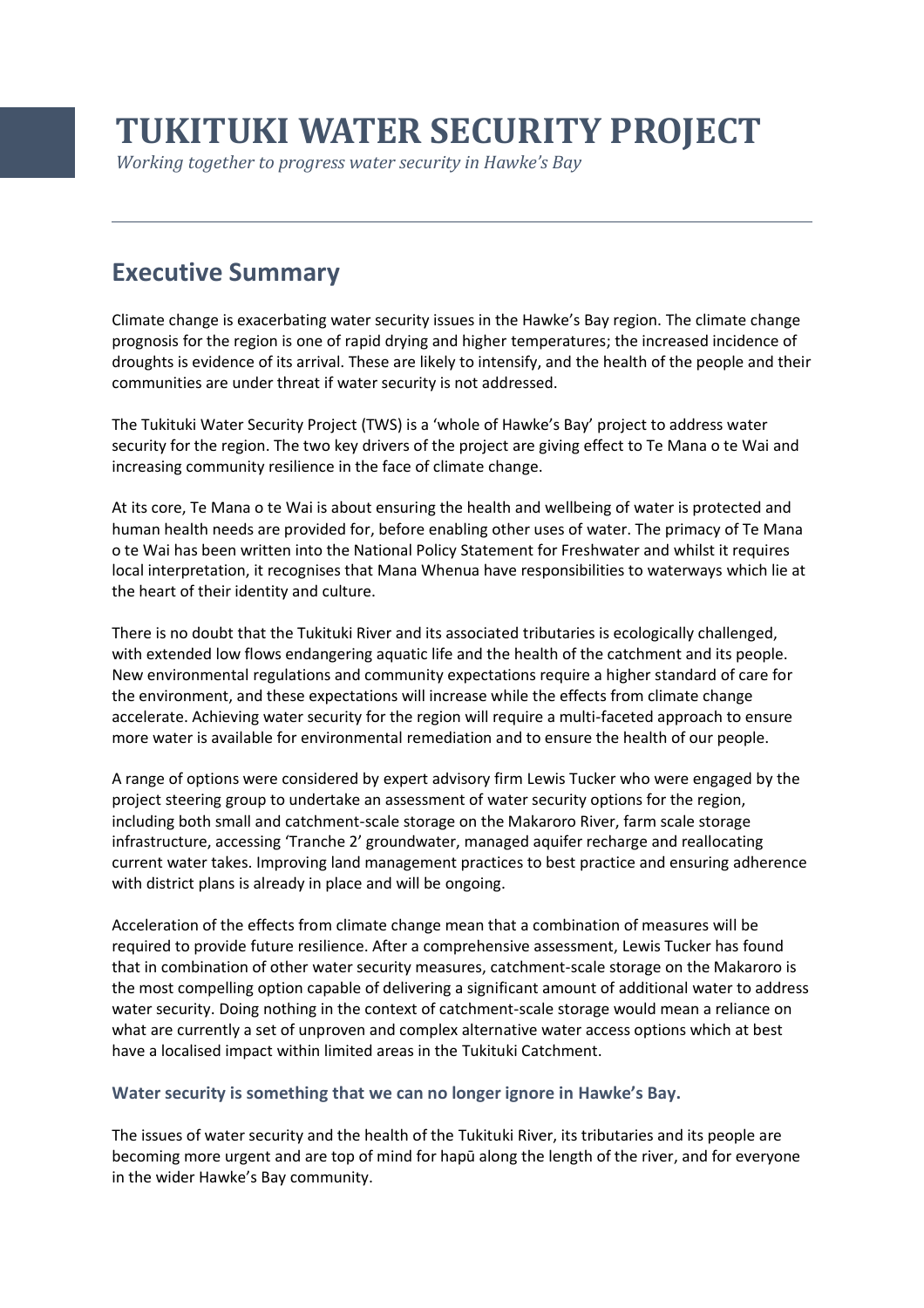Over the past 12 months and following the recent drought in Hawke's Bay, there has been a fresh look at how to provide improved water security for the region. This work, particularly from the Hawke's Bay Regional Council, is a good start and will likely involve a multi-faceted approach including improved water use efficiency, as well as increased minimum flows supported by the capture and storage of additional water.

What is clear though, is that as climate change continues to impact New Zealand, each province will need to address its own key regional pressures. In Hawke's Bay, one of the key priorities has to be improving the environmental and health outcomes of those reliant on the Tukituki River that runs the length of Hawke's Bay.

The Tukituki River is one of the main 'arteries' supporting the region. It starts near the Southern end of Hawke's Bay in the Makaroro catchment and runs the length of the province where it comes out in the sea after passing behind Te Mata Peak. In the absence of a meaningful intervention, the prognosis for the health of the Tukituki River, and for the resilience and wellbeing of the communities it supports, is bleak.

That is why iwi and local community leaders came together to form a steering group - to oversee the Tukituki Water Security Project that looks at the options for solving those two key issues, that is water security and restoring the health of the river and its people. The group has sought to clarify the viable options available for providing long-term water security within the Tukituki Catchment in the context of Te Mana o te Wai. From the outset there has been a shared desire and commitment between iwi and community to get it right.

The river doesn't have a voice, so we are speaking on its behalf. All of those involved with this project have a strong desire to ensure that future generations of Hawke's Bay citizens can benefit from this work to make the region one of New Zealand's best living environments.

### **The Tukituki Water Security Project**

The purpose of this project has been very clear from the outset: to address strategically important environment, water and health issues within Hawke's Bay, create jobs, fast track adaptation in response to climate change, and develop the most environmentally friendly water security strategy in New Zealand. The concept of Te Mana o te Wai – putting the health of the river first – continues to guide this purpose.

The project itself is a fresh look at the needs of the catchment and a genuine assessment of how this purpose can practically be met using a range of measures, including the potential for water storage. There are no predetermined outcomes, and this isn't a re-run of previous water projects. Instead, the project has focused on rescoping a strategy for water security that explicitly prioritises Te Mana o te Wai, environmental remediation in the face of climate change, community needs and then those of commercial water users and all others in that order.

The steering group has been directly engaging with key Iwi, community, regional and national leaders seeking support for a rescoping of water security in this region. In April 2021, the group also engaged specialist advisory firm Lewis Tucker to complete the rescoping and revalidation of the business case for the Tukituki Water Security Project.

Lewis Tucker was tasked with undertaking a full assessment of water security options for the Tukituki Catchment in the context of Te Mana o te Wai. Each option assessed was considered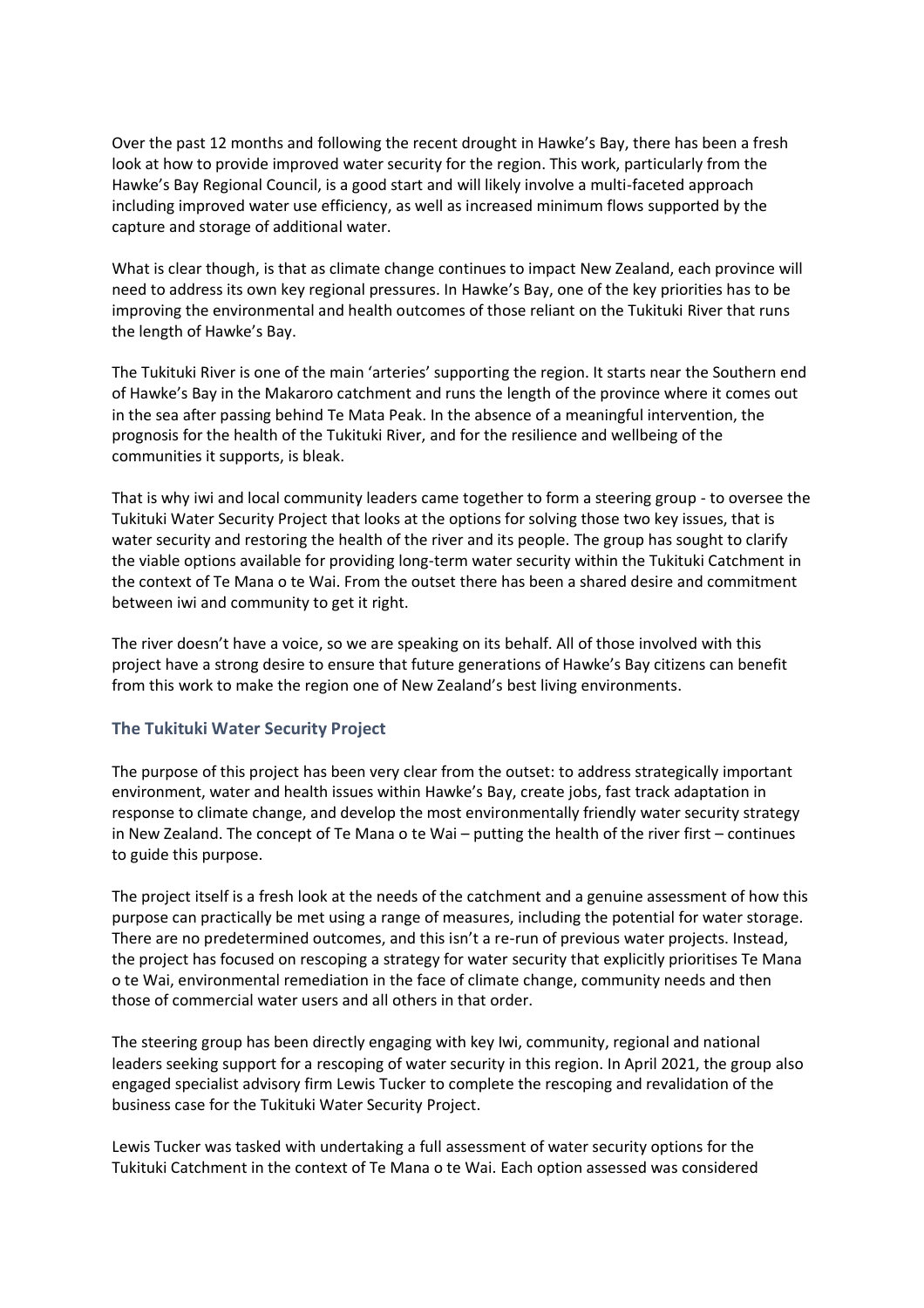against its suitability with respect to its physical accessibility, geotechnical factors, engineering feasibility, regulatory compliance and economic viability.

#### **Lewis Tucker Report Findings**

In arriving at its recommendation, Lewis Tucker prioritised the following hierarchy of uses:

- 1. Te Mana o te Wai.
- 2. Environmental remediation in the face of climate change.
- 3. Community needs and human health.
- 4. Commercial water use.

To be clear, the priorities for water use begin with the health of the river and addressing environmental remediation in the face of climate change. The ability to provide more water flow to be used for commercial purposes can only be achieved once these other needs have been met.

There is no doubt that the Tukituki River and its associated tributaries is ecologically challenged, with extended low flows endangering aquatic life and the health of the catchment and its people. New environmental regulations and community expectations require a higher standard of care for the environment, and these expectations will increase while the effects from climate change accelerate. Achieving water security for the region will require a multi-faceted approach to ensure more water is available for environmental remediation and to ensure the health of our people.

A range of options were considered by Lewis Tucker in its assessment of water security options for the region, including both small and catchment-scale storage on the Makaroro River, farm scale storage infrastructure, accessing 'Tranche 2' groundwater, managed aquifer recharge and reallocating current water takes. Improving land management practices to best practice and ensuring adherence with district plans is already in place and will be ongoing.

Acceleration of the effects from climate change mean that a combination of measures will be required to provide ongoing resilience. After a comprehensive assessment, Lewis Tucker has found that in combination of other water security measures, catchment-scale storage on the Makaroro is the most compelling option capable of delivering a significant amount of additional water to address water security. Doing nothing in the context of catchment-scale storage would mean a reliance on what are currently a set of unproven and complex alternative water access options which at best have a localised impact within limited areas in the Tukituki Catchment.

This determination was based on the following:

- 1. **It gives effect to Te Mana o te Wai:** The Te Mana o te Wai hierarchy of uses is clear, and the application of Te Mana o te Wai creates a platform for a genuine and transformative partnership between iwi and the wider community.
- 2. **Tangata whenua:** The creation of a lake on Makaroro is not new. Oral history credits taniwha within the Ruataniwha Plains as creating the Waipawa and Tukituki tributaries by draining a lake that was once there.
- 3. **The ability to limit climate change impacts**: Climate change impacts are increasingly well understood within the community as are the requirements to address it. Importantly, the Makaroro catchment sits in a favoured area to collect rainfall from weather patterns more likely under climate change scenario modelling.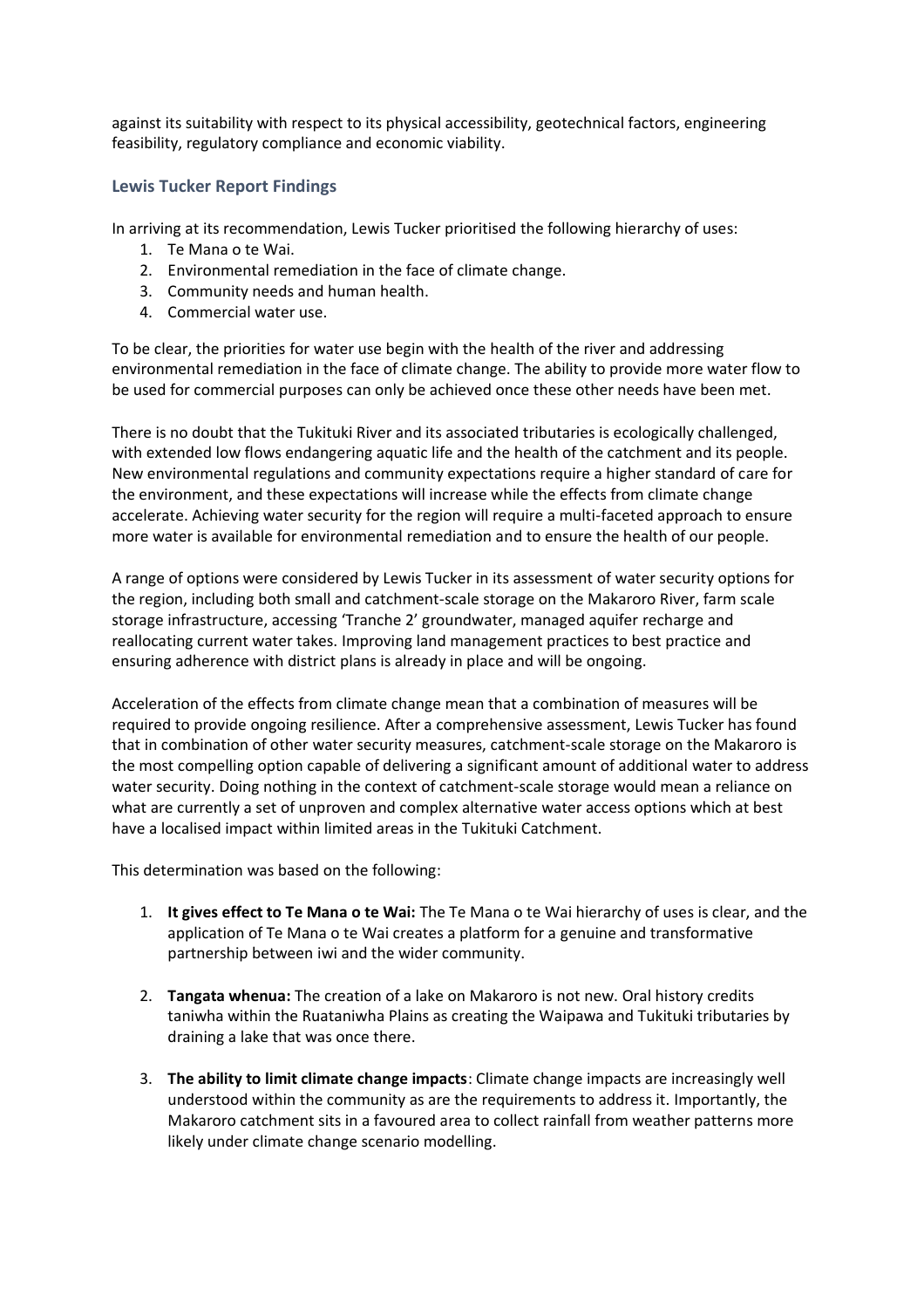- 4. **Doing nothing is not a viable option:** Not proceeding with the Project or consciously choosing not to utilise the portfolio of (former RWSS) consents held by Water Holdings is denying restoration opportunities and communities in the Tukituki and Southern Heretaunga of the benefits of water security at a time when climate change is depleting water availability.
- 5. **Confidence in the Hydrology continues to improve:** The reliability of the hydrological data supporting the Makaroro Storage has improved materially since the assessment of the Ruataniwha Water Security Scheme (RWSS).
- 6. **Land use trends require enhanced water security:** The trend to higher value land uses has accelerated, however future access to reliable water is a major constraint to that progression continuing much further.
- 7. **Demand drivers are highly likely to support the TWS:** The combination of the factors above materially reduce the 'demand risk' issue that dominated much attention in the RWSS business case.
- 8. **The compelling economics:** The proposed Makaroro site provides a materially lower cost of water and at a scale the ensures water security for the catchment and in the long term, rather than short-term localised solutions.

### **Viability of the Makaroro storage option**

Plan Change 6 has requirements for increased minimum flows that will not be able to be met in the summer and autumn low flow periods without the provision of more water to augment these flows. Capturing surplus water during peak flows and storing this for release during low flow periods remains one of the best options to provide for water security and ecological health.

Lewis Tucker recommends a catchment-scale storage dam on the Makaroro River that provides (up to) a 20m  $m<sup>3</sup>$  environmental flow for the Tukituki main-stem in order to maintain actual minimum flows under an extreme drought scenario. Technical experts are of the opinion that under climate change, the storage dam will benefit from increased westerly rain 'spillover'. The larger scale dam size refill reliability is sound and the cost per  $m<sup>3</sup>$  of water is exceptionally good given the reservoir shape.

The Makaroro storage alternative is capable of delivering 104m  $m<sup>3</sup>$  of water at a 97% reliability level. Assuming circa 84m  $m<sup>3</sup>$  is available for consumptive purposes, the TWS project team is of the view that the demand for this water will be high, and materially greater than the business case that supported the viability of the RWSS project. The view is that the project can both attract sufficient customers and offer returns to private sector investors at a 'simplified' water price of circa \$0.30 per m<sup>3</sup>. The water price assumes that the environmental flows (20m m<sup>3</sup>) are financed via the public sector.

The portfolio of consents held by Water Holdings were granted for 35 years and have four years to run before they will lapse. They are fit for purpose with regards to the required infrastructure under the catchment-scale Makaroro alternative. Timing is a key risk given the necessary consents lapse clause has only four years to run. If the TWS project is going to proceed, it needs to start now.

#### **What this means for the region and next steps**